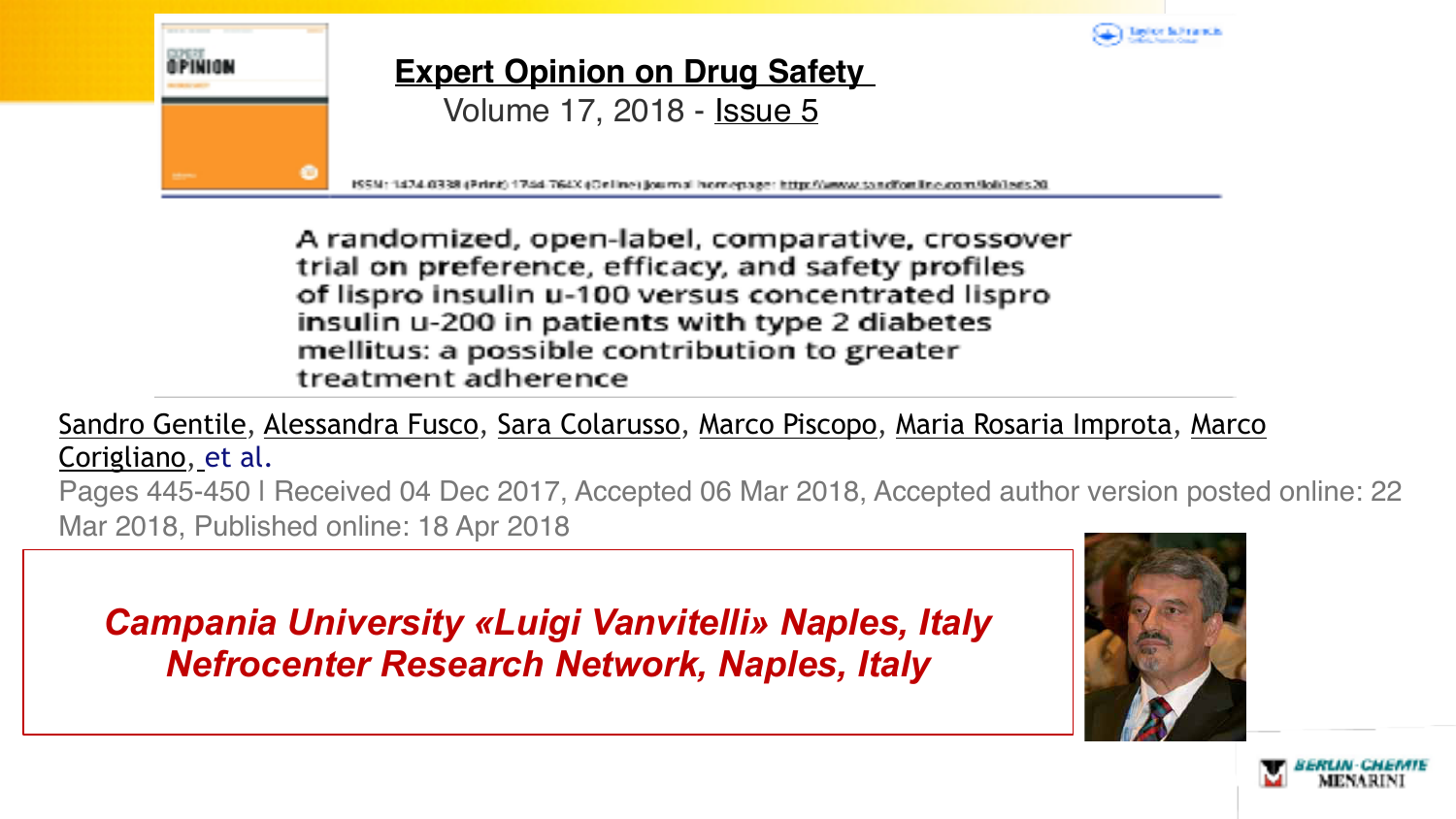## **Praxisempfehlungen der Deutschen Diabetes Gesellschaft**

#### **Diabetologie** und Stoffwechsel Supplement



Landgraf R et al. Therapie des Typ-2-Diabetes… Diabetologie 2018; 13 (Suppl 2): S144–S165

Insulin lispro 200 zeigt potenzielle Vorteile eines höher konzentrierten Insulins vor allem bei starker Insulinresistenz (z. B. Adipositas), da weniger Volumen bei gleicher Menge Insulin injiziert werden muss. Im Vergleich zu Insulin lispro 100 zeigte Insulin lispro 200 signifikante Verbesserungen der Variabilität der Nüchternglukose, des HbA<sub>1c</sub>, der Hypoglykämierate und der Zufriedenheit mit der Therapie. Gleichzeitig konnten 20 % Insulin eingespart werden [107]. Das ultraschnelle Insulin aspart hat infolge rascherer Absorption eine doppelte so schnelle Anflutung im Blut und damit insbe-

orrekturexemplar: Veröffentlichung (auch onlin

Landgraf R et al. Therapie des Typ-2-Diabetes... Diabetologie 2018; 13 (Suppl 2): S14

[107] Gentile S, Fusco A, Colarusso S et al. A randomized, open-label, comparative, crossover trial on preference, efficacy, and safety profiles of lispro insulin U-100 versus concentrated lispro insulin U-200 in patients with type 2 diabetes mellitus: a possible contribution to greater treatment adherence. Expert Opin Drug Saf 2018; 17 (5): 445 –450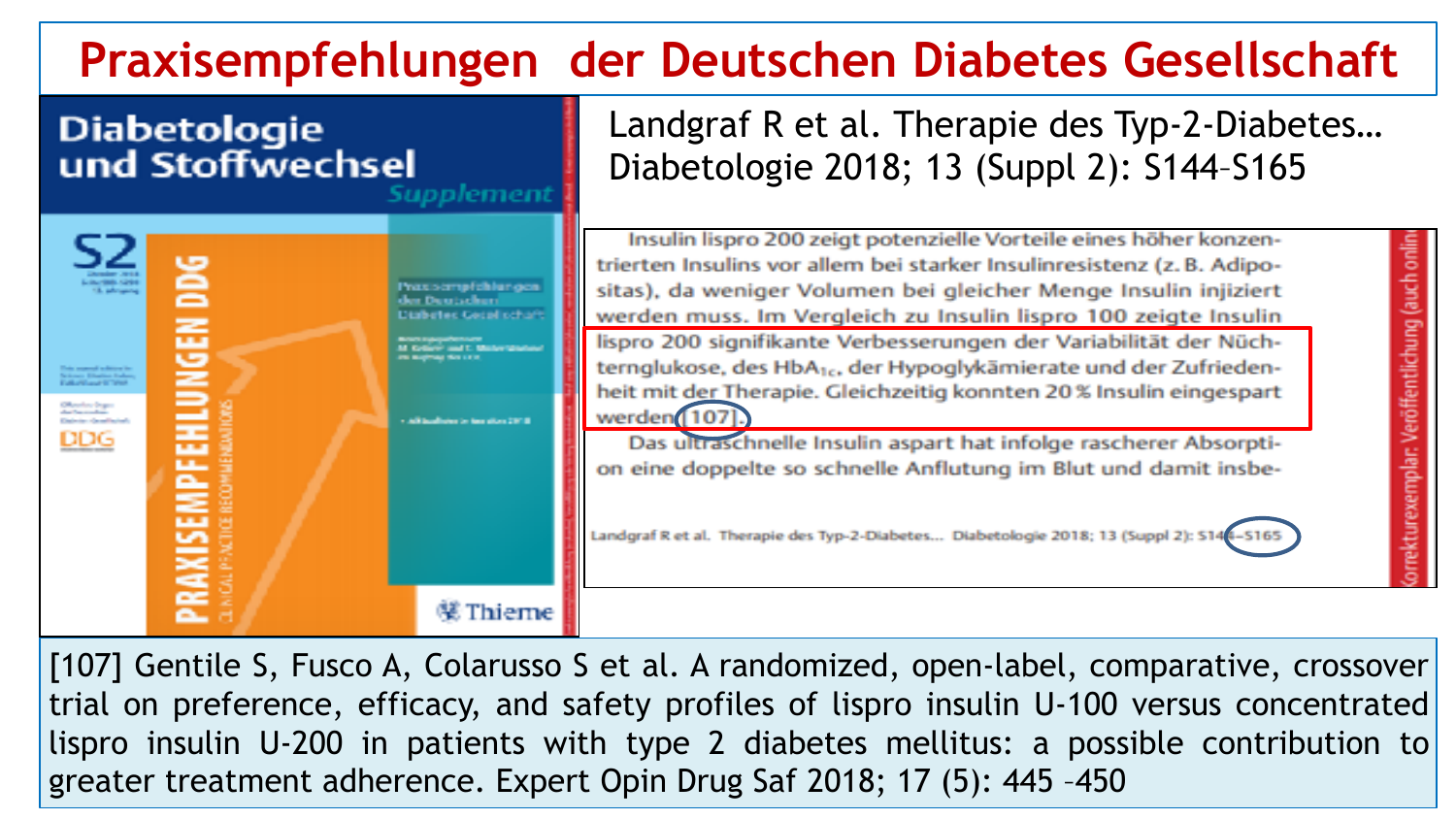|                | questions to 367 T2DM treated with 4 insulin injections / day                                                                         | <b>NO/YES</b>     |
|----------------|---------------------------------------------------------------------------------------------------------------------------------------|-------------------|
|                | do you keep <b>pressure</b> on the plunger for 10-20 seconds at the<br>end of the injection before removing the needle from the skin? | <b>NO 72%</b>     |
| $\overline{2}$ | does the plunger get all the way back to its initial lifted position at<br>the end of injection?                                      | <b>NO 46%</b>     |
| $\overline{3}$ | difficulties at <b>handling</b> the pen and/or on having not enough<br>strength to fully complete the injection and wait thereafter   | <b>YES</b><br>69% |

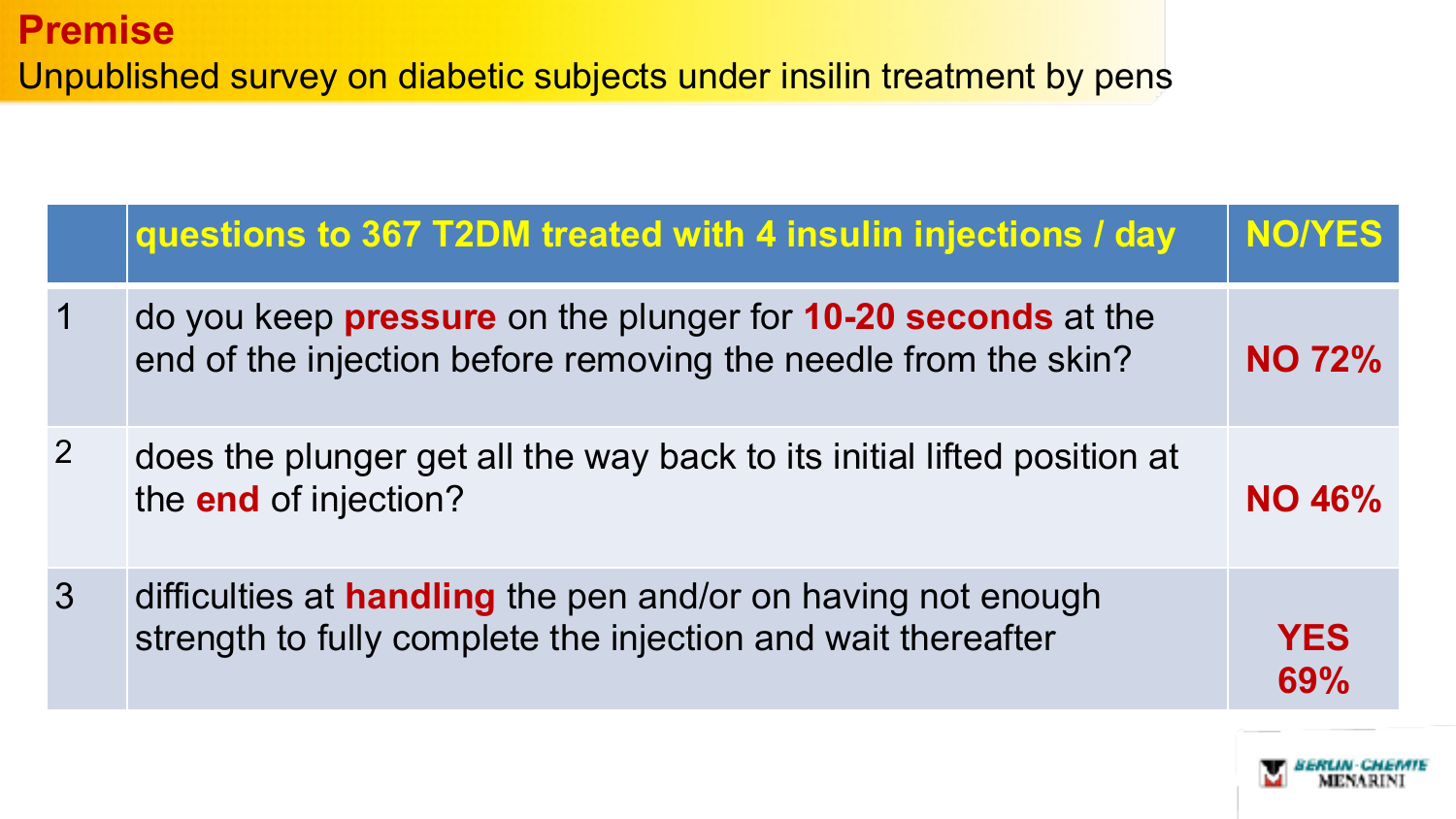## **Studiendesign**

Offene, randomisierte, vergleichende monozentrische Crossover-Studie, n = 126 Typ-2-Diabetiker



Beide Gruppen haben über jeweils 12 Wochen Lispro 100 E/ml (L100 KP) und Lispro 200 E/ml (L200 KP) im KwikPen erhalten. KP = KwikPen; SCG = Gruppe, die mit L100 KP begonnen hat (Starting control group). SIG = Gruppe, die mit L200 KP begonnen hat. (Starting intervention group); TF BERLIN-CHEMTE Erstellt nach Gentile S et al. Expert Opinion on Drug Safety 2018;17:445–450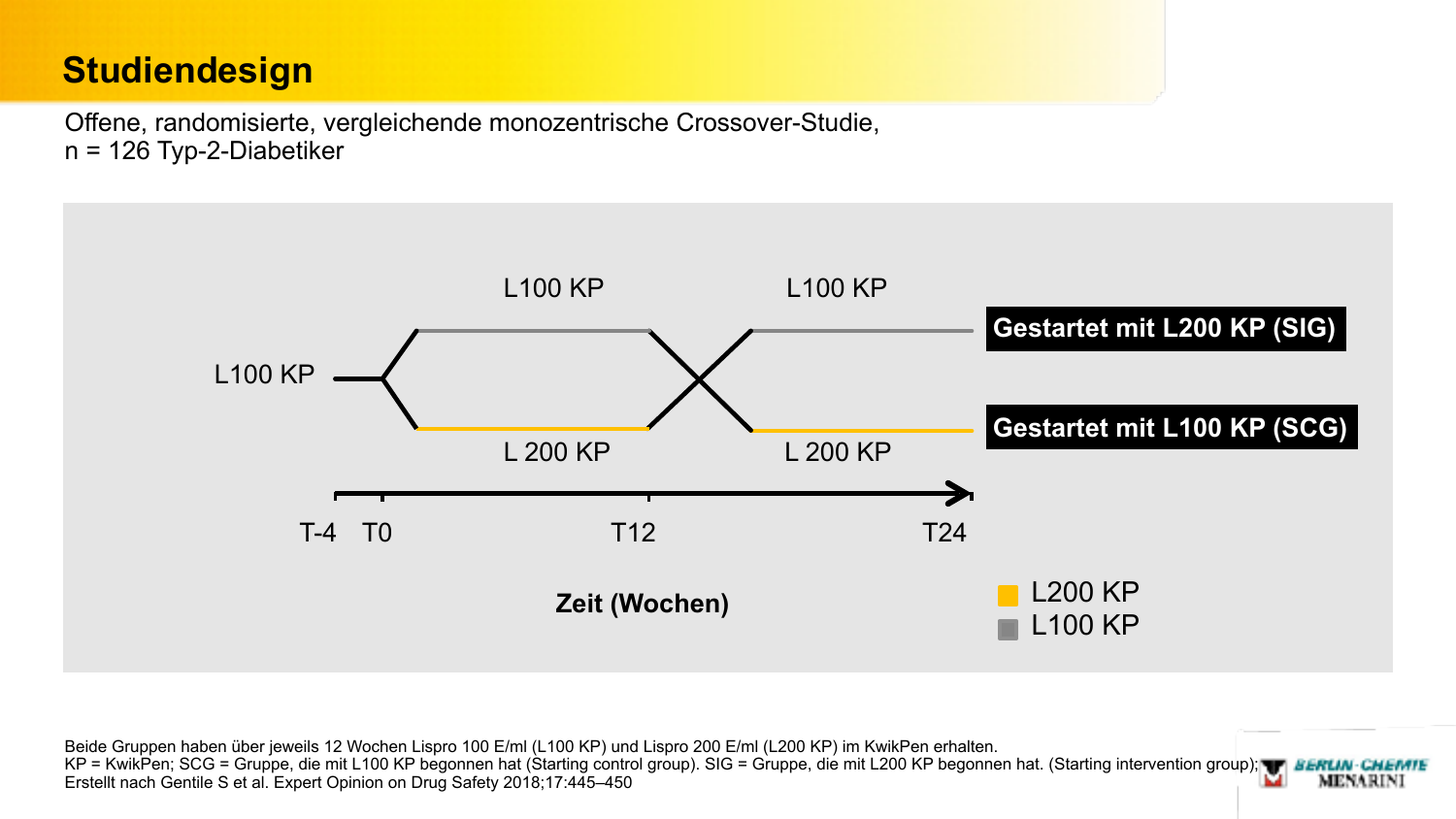Blood glucose control under L 200 KP compared to L100 KP in people with type 2 diabetes

▪ **Primary endpoint** 

*HbA1c* 

■ Secondary endpoint

*Preferences regarding handling, required effort, easy handling of L200 KP*

• Other endpoints

*Insulin dose, rate of hypoglycaemia*

KP = KwikPen; L100 KP = Lispro 100 E/ml KP, L200 KP = Lispro 200 E/ml KP, Gentile S et al. Expert Opinion on Drug Safety 2018;17:445–450

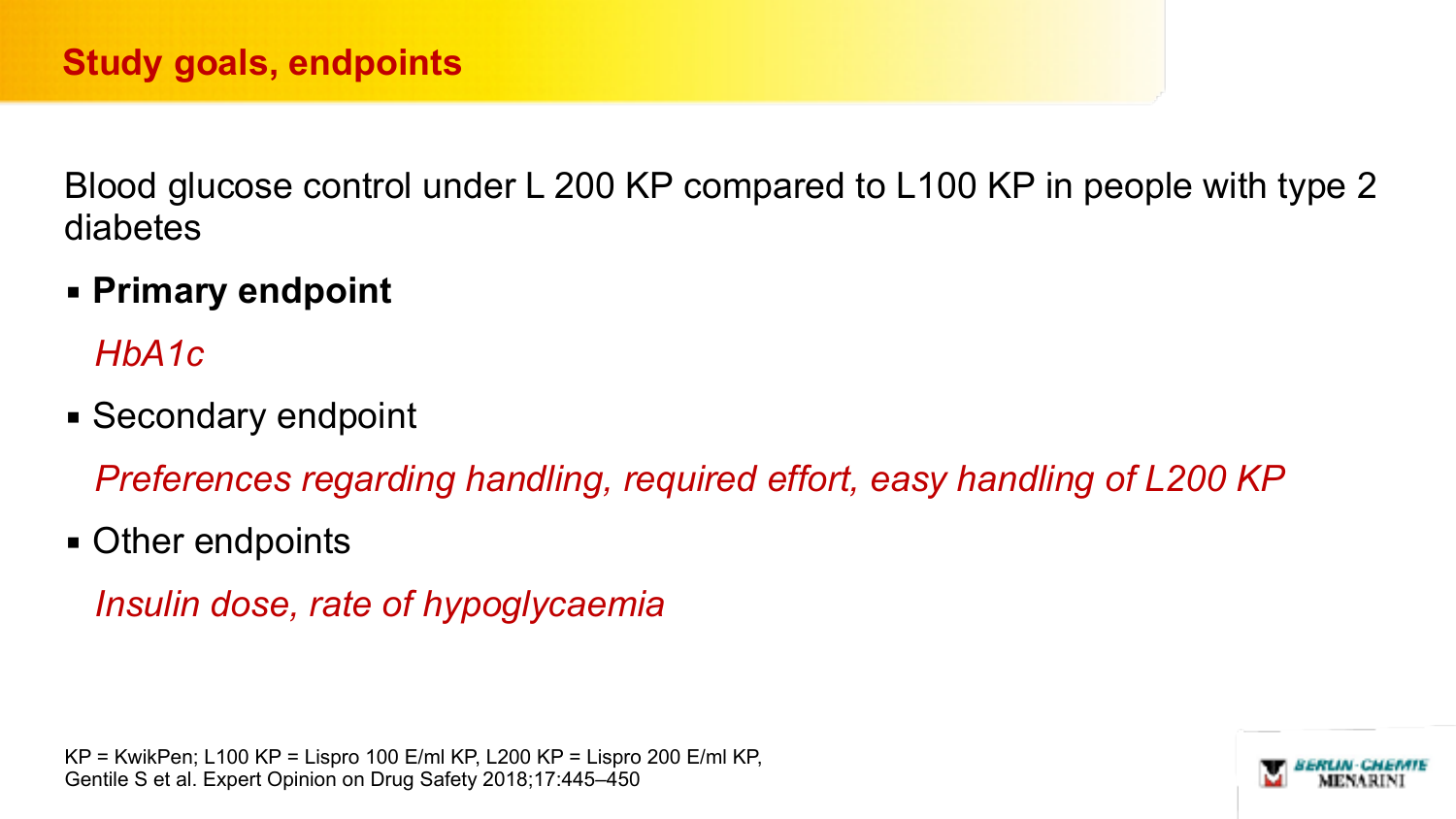## **Demografie, Diabeteseinstellung der Teilnehmer (Baseline)**

| <b>Variable</b>                          | <b>Anzahl: N. (%)</b>      |
|------------------------------------------|----------------------------|
| Female $[n (%)]$                         | 72 (54,2)                  |
| Age [Jahre, M±SD, (Range)]               | $65,5 \pm 6,0(59-71)$      |
| BMI [(kg/m <sup>2</sup> ), M±SD (Range)] | $28,9 \pm 3,3$ (26,6-33,4) |
| Diabetes duration [Jahre, M±SD (Range)]  | $8,6 \pm 2,1$ (3-9)        |
| SBP [M±SD, mmHg]                         | $133,3 \pm 6,7$            |
| DBP [M±SD, mmHg]                         | $81.5 \pm 7.3$             |
| Fasting glucose [mg/dl, M+SD]            | $149.5 \pm 18.4$           |
| $HbA_{1c}$ [%]                           | $8,2 \pm 1,0$              |
|                                          |                            |

M = Mittel, SD = Standardabweichung, n = Anzahl, Modifiziert nach Gentile S et al. Expert Opinion on Drug Safety 2018;17:445–450

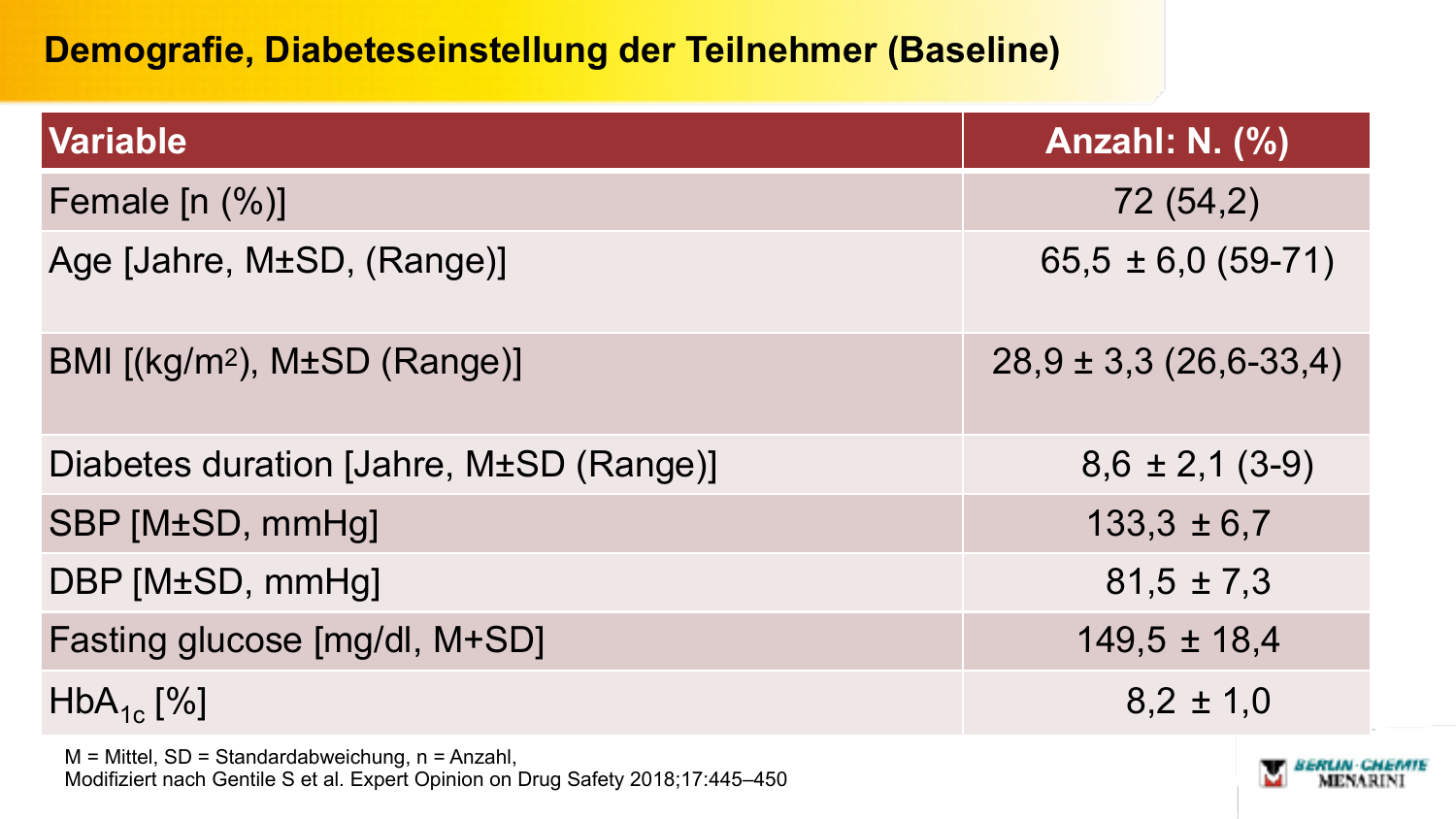## **Pretreatment of participants (baseline)**

| <b>Variable</b>                           | Anzahl (N.) |  |
|-------------------------------------------|-------------|--|
| Nutzer des KwikPens [%]                   | 41,5        |  |
| Nutzer anderer Pens [%]                   | 60,7        |  |
| Mean Meals insulin dose100 E/ml [E, M+SD] | $44 \pm 10$ |  |
| Mean Basal insulin dose Glargin [E, M+SD] | $20 \pm 8$  |  |
| lipid-lowering agents [%]                 | 68          |  |
| antihypertensive [%]                      | 72          |  |
| Aspirin [%]                               | 36          |  |

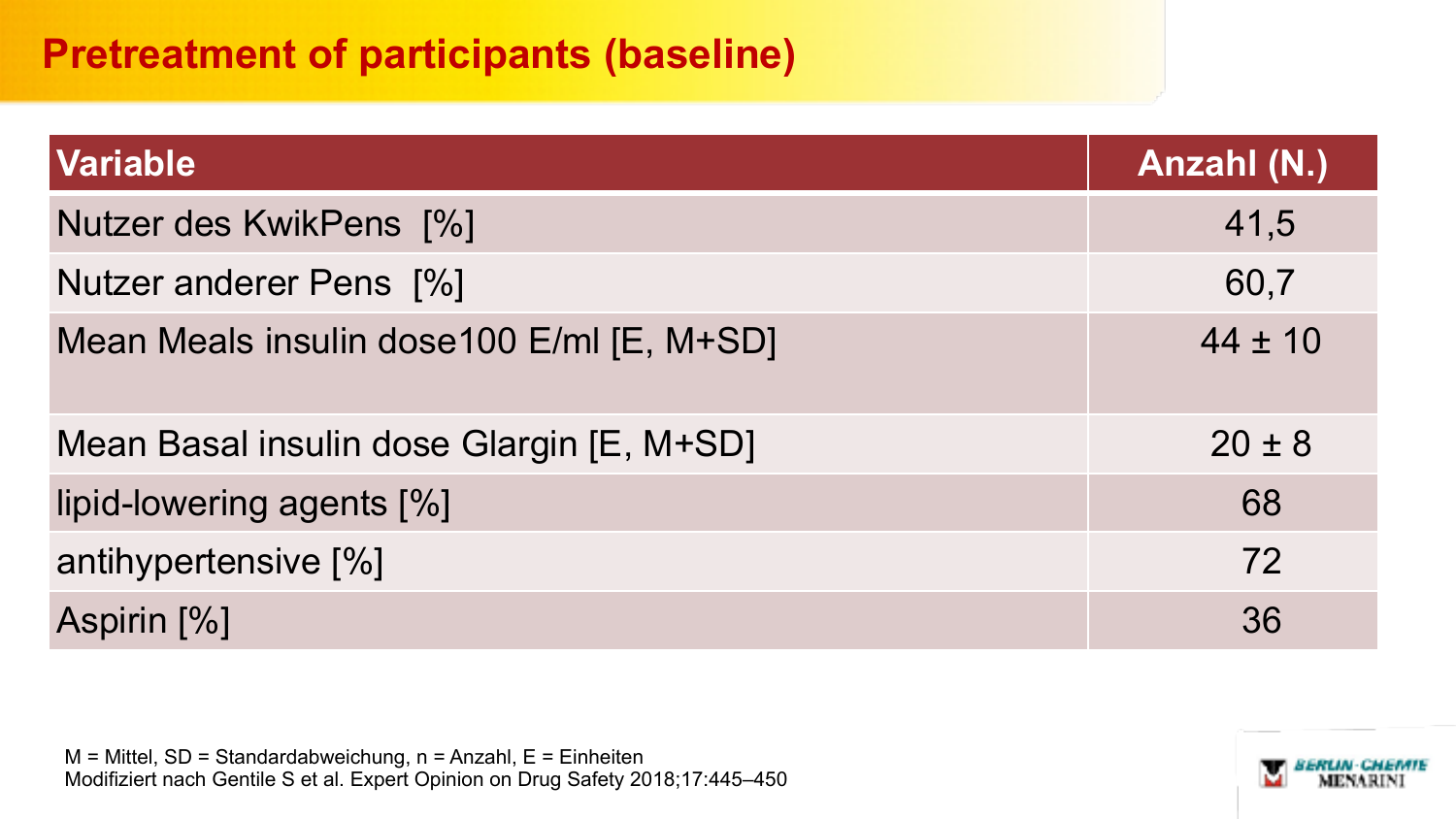## **Vor- und Folgeerkrankungen der Teilnehmer\* (Baseline)**

| Variable                                                     | Anzahl (N.)   |
|--------------------------------------------------------------|---------------|
| Lipohypertrophien [%]                                        | 67            |
| Schwere Hypoglykämien [n in 12 Wochen; M+SD]                 | $6,1 \pm 2,2$ |
| Leichte Hypoglykämien [n in 12 Wochen; M+SD]                 | $18 \pm 4$    |
| Retinopathie BG [%]                                          | 11,5          |
| Nephropathie [%]                                             | 9,1           |
| Autonome Neuropathie [%]                                     | 10,3          |
| Periphere Neuropathie [%]                                    | 11,4          |
| Limited joint mobility syndrome (incl. Cheiropathie) [n (%)] | 61 (48,4)     |

\*43 Patienten hatten mehr als eine Diabetesfolgeerkrankung; M = Mittel, SD = Standardabweichung, n = Anzahl; BG = Background (nichtproliferative) Retinopathie, Cheiropathie = diabetisches Handsyndrom Modifiziert nach Gentile S et al. Expert Opinion on Drug Safety 2018;17:445–450

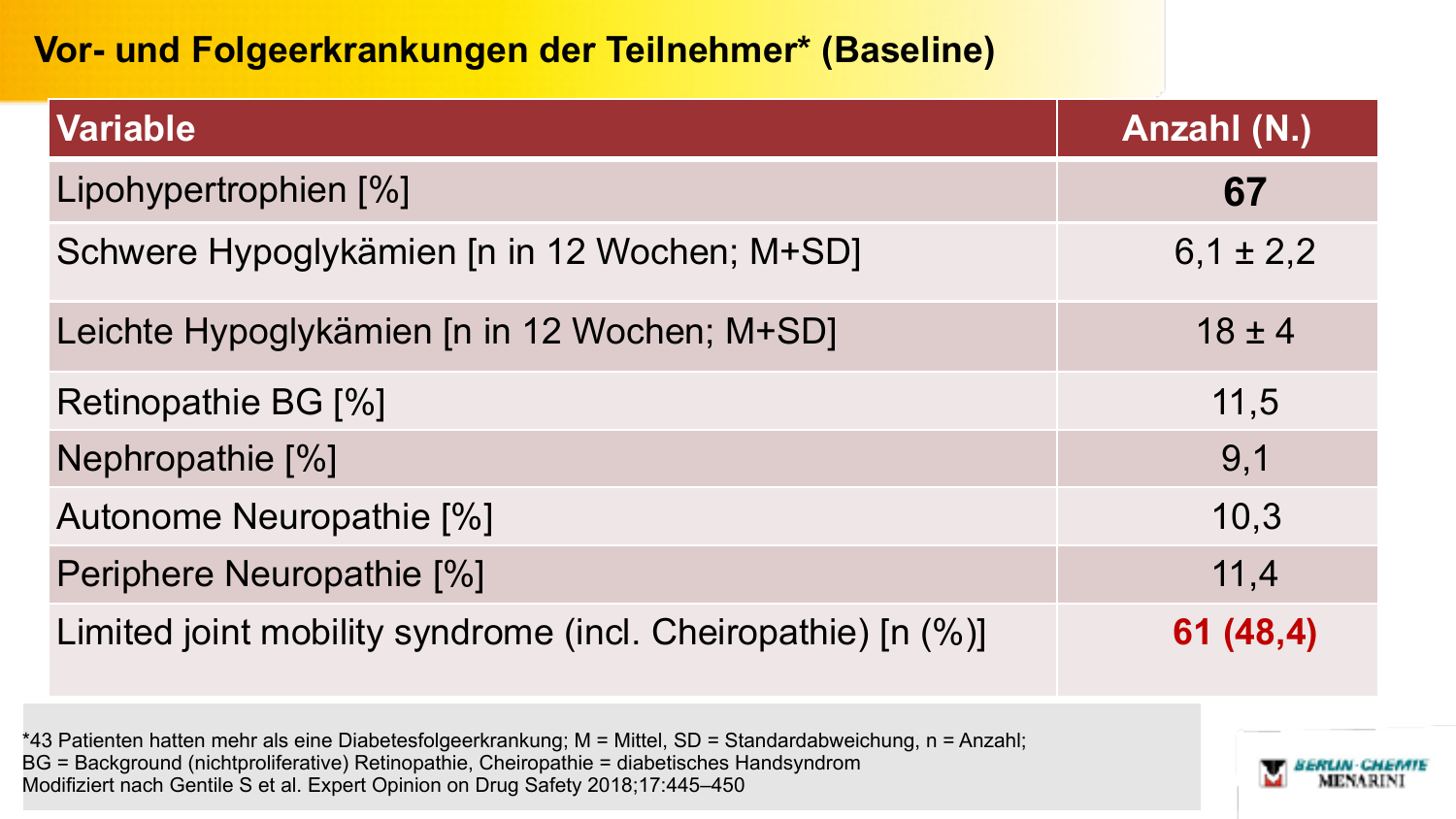## **Lipo-hypertrophien**

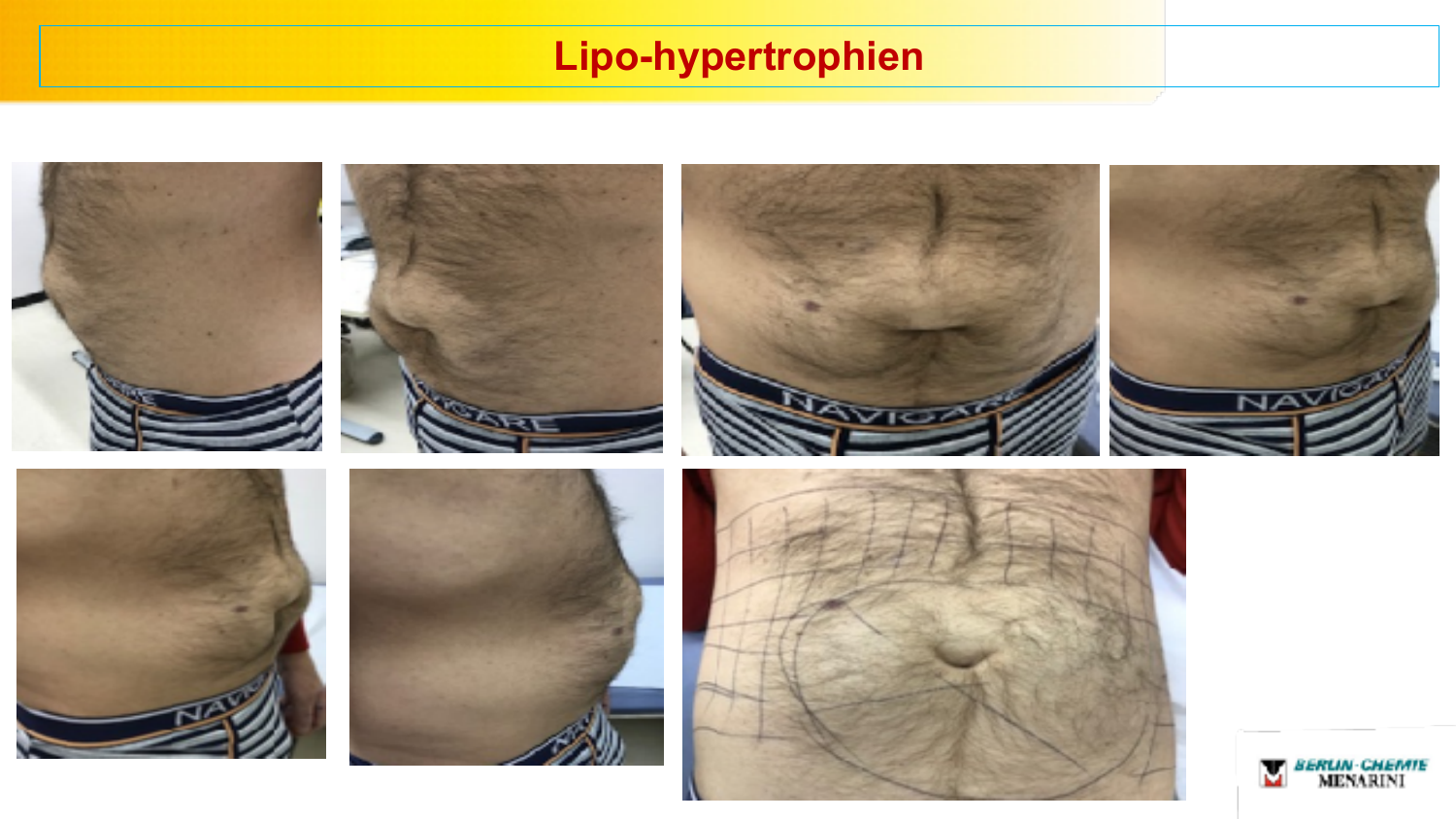#### **Primärer Endpunkt: Senkung des HbA<sub>1c</sub> bei Umstellung auf Lispro 200 E/ml KwikPen**



+ p < 0,05 vs. Baseline und vs. T12/L100 KP \* p < 0,05 vs. Baseline, vs. T12/L100 KP und T24/L100 KP KP = KwikPen; L100 KP = Lispro 100 E/ml KP, L200 KP = Lispro 200 E/ml KP, SCG = Starting control group; SIG = Starting intervention group; Erstellt n. Gentile S et al. Expert Opinion on Drug Safety 2018;17:445–450

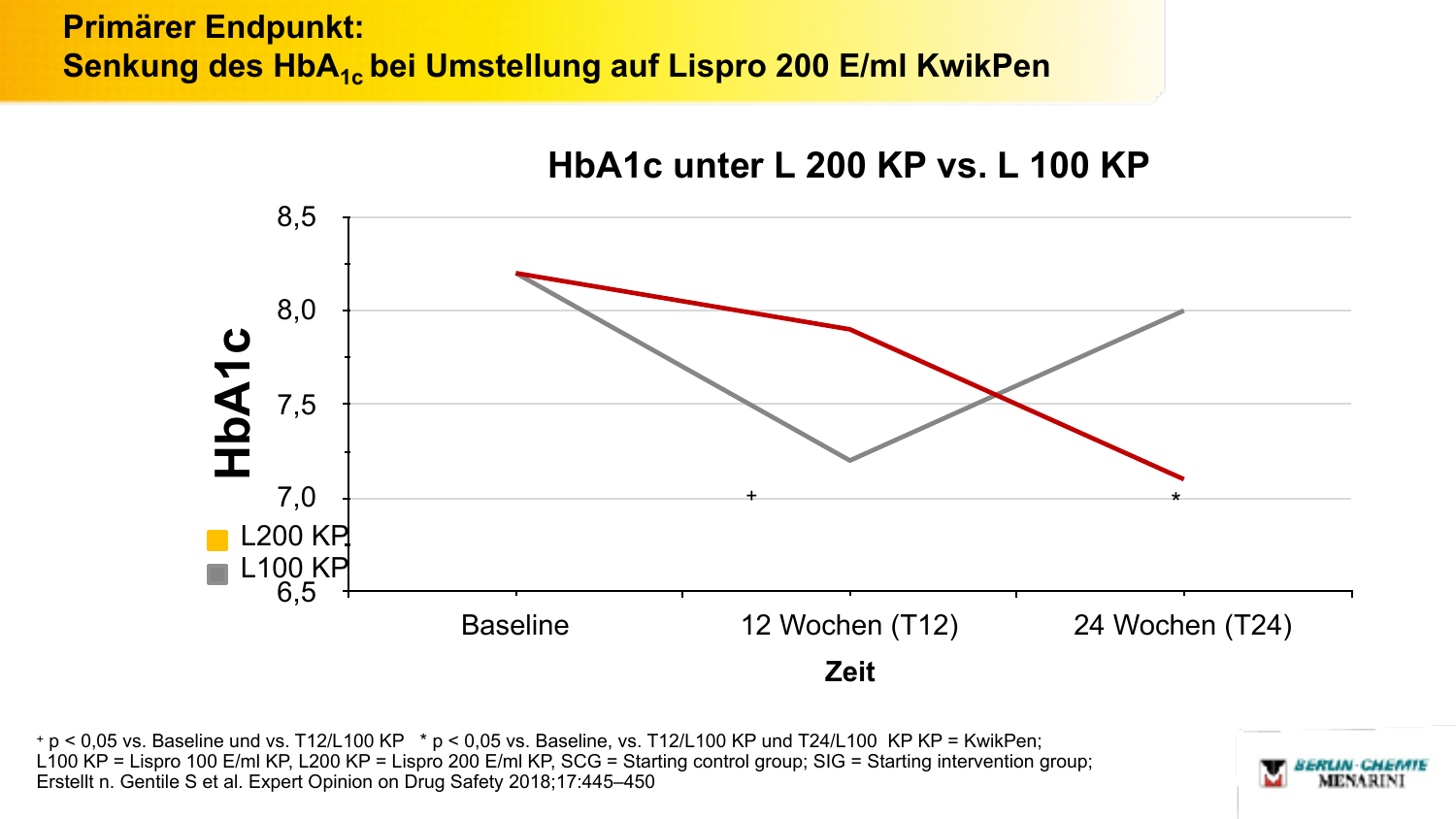## **Another point: Severe hypoglycaemia**



 $+p$  < 0,01 vs. Baseline vs. T12/L100 KP; \*\*  $p$  < 0,01 vs. Baseline vs. T12 und T24/ L100 KP. KP = KwikPen; L100 KP = Lispro 100 E/ml KP, L200 KP = Lispro 200 E/ml KP, SCG =Starting control group; SIG = Starting intervention group; Erstellt nach Gentile S et al. Expert Opinion on Drug Safety 2018;17:445–450

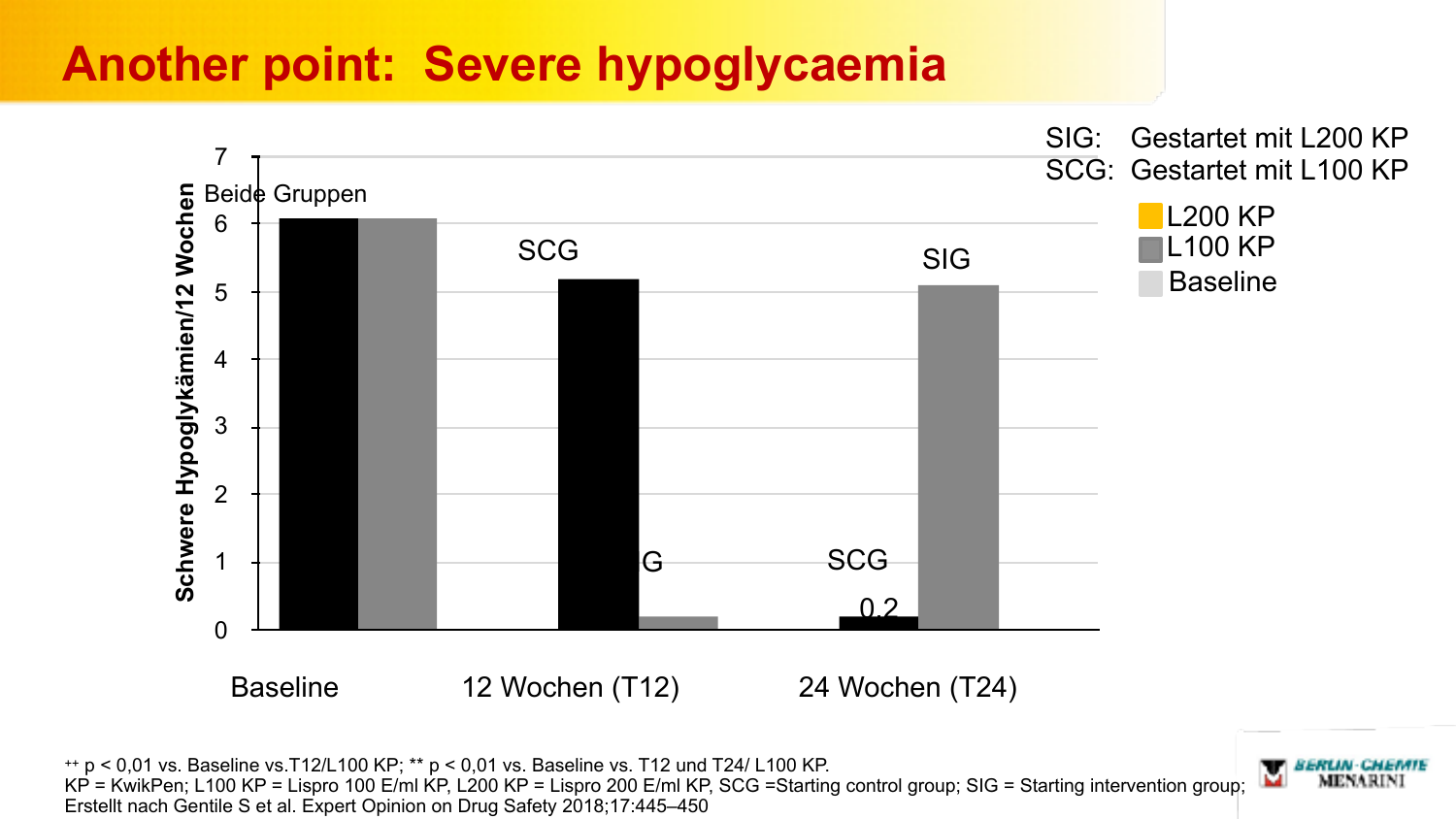## **Another point: Light hypoglycaemia**



MENARIN

++ p < 0,01 vs. Baseline vs.T12/L100 KP;

KP = KwikPen; L100 KP = Lispro 100 E/ml KP, L200 KP = Lispro 200 E/ml KP, SCG =Starting control group; SIG = Starting intervention group; Erstellt nach Gentile S et al. Expert Opinion on Drug Safety 2018;17:445–450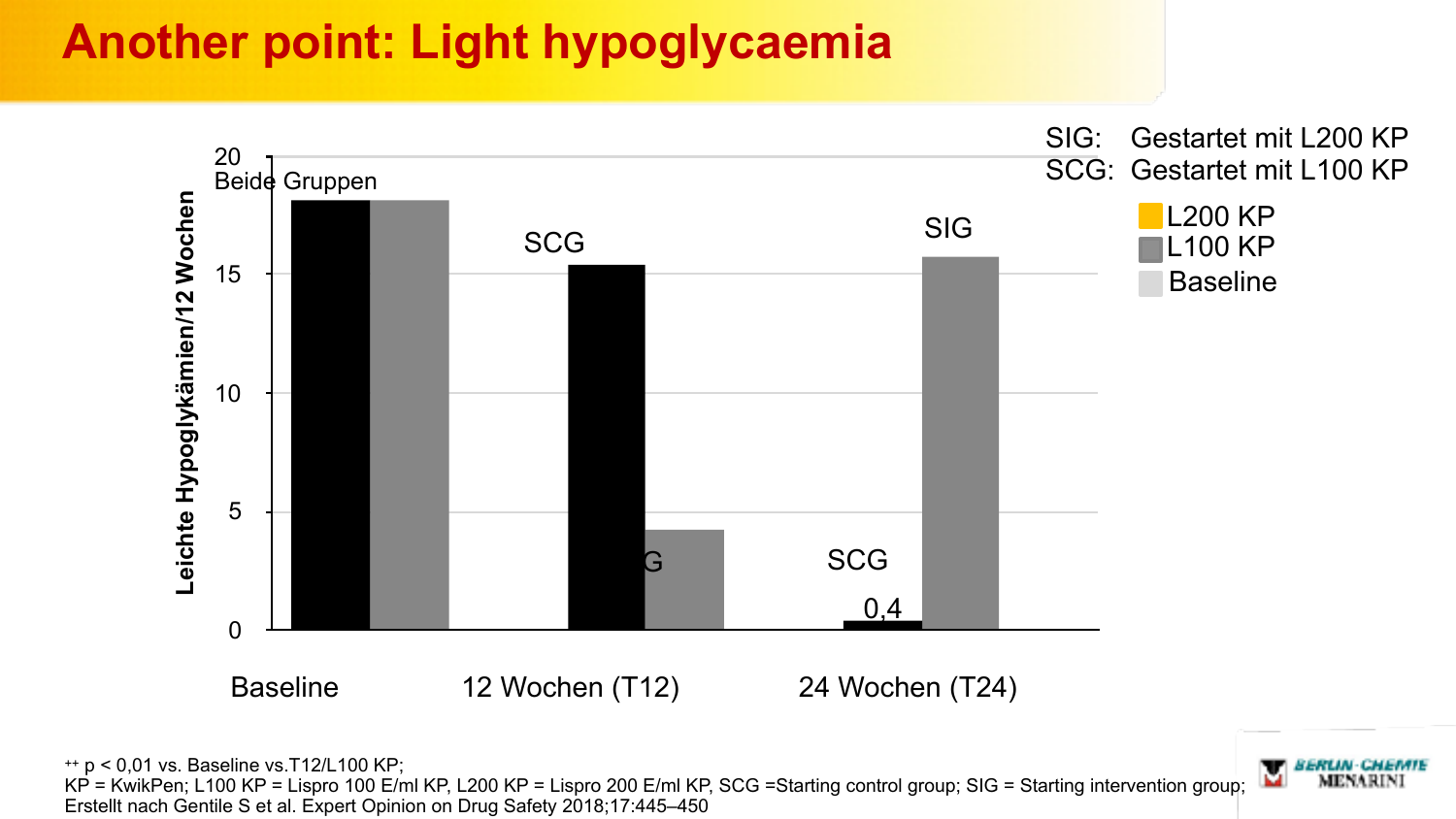## **Further endpoint: Prandial insulin dose**



MENARIN

+ p < 0,05 vs. Baseline vs.T12/L100 KP; \* p < 0,05 vs. Baseline vs. T12 und T24 L100 KP. KP = KwikPen; L100 KP = Lispro 100 E/ml KP, L200 KP = Lispro 200 E/ml KP; SCG = Starting control group; SIG = Starting intervention group; Erstellt n. Gentile S. et al. Expert Opinion on Drug Safety 2018;17:445–450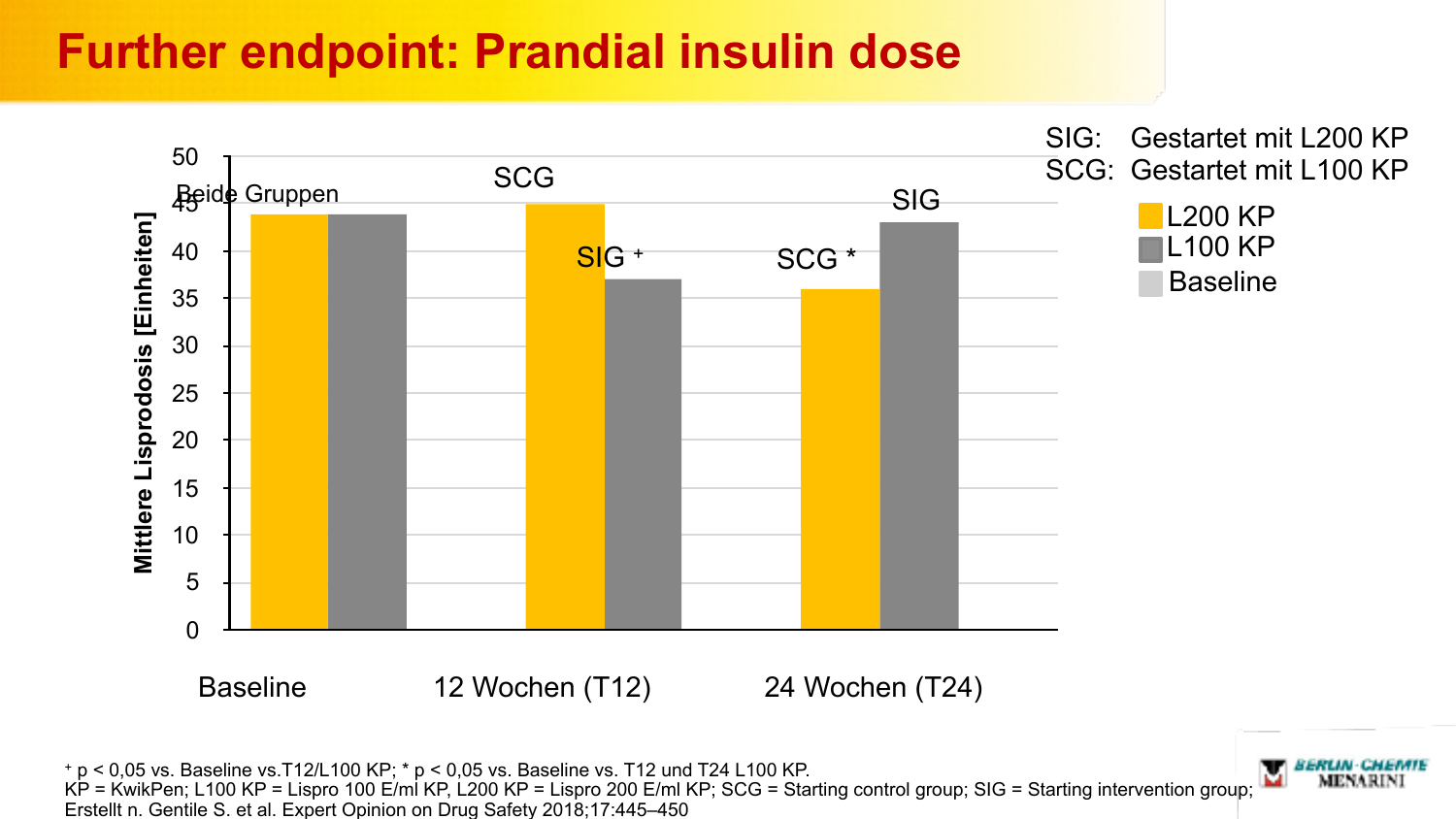## **Further endpoint: total insulin dose**



KP = KwikPen; L100 KP = Lispro 100 E/ml KP, L200 KP = Lispro 200 E/ml KP; SCG = Starting control group; SIG = Starting intervention group); Erstellt nach Gentile S. et al. Expert Opinion on Drug Safety 2018;17:445–450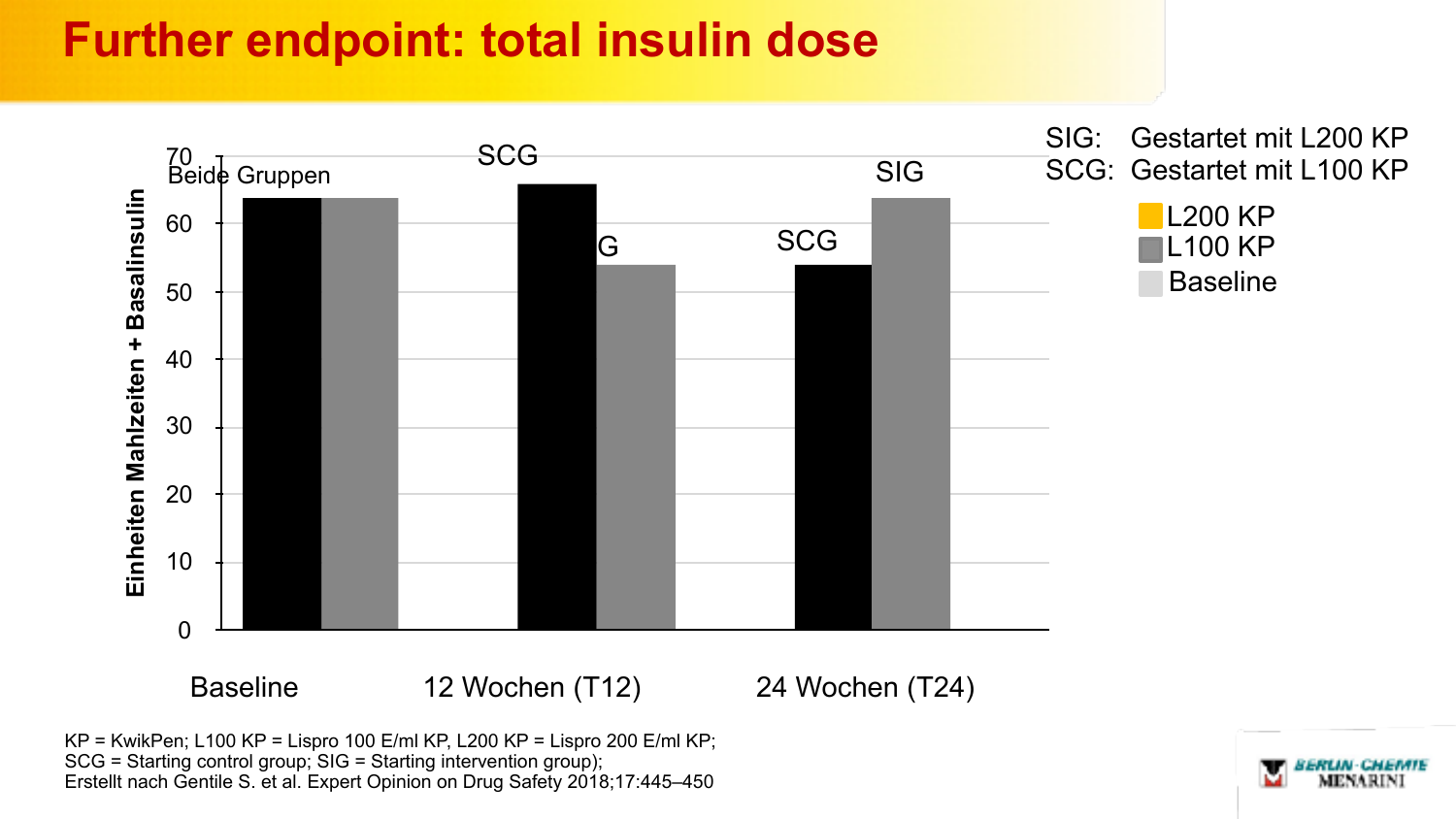#### **Secondary endpoint: patient responses to the questionnaire**

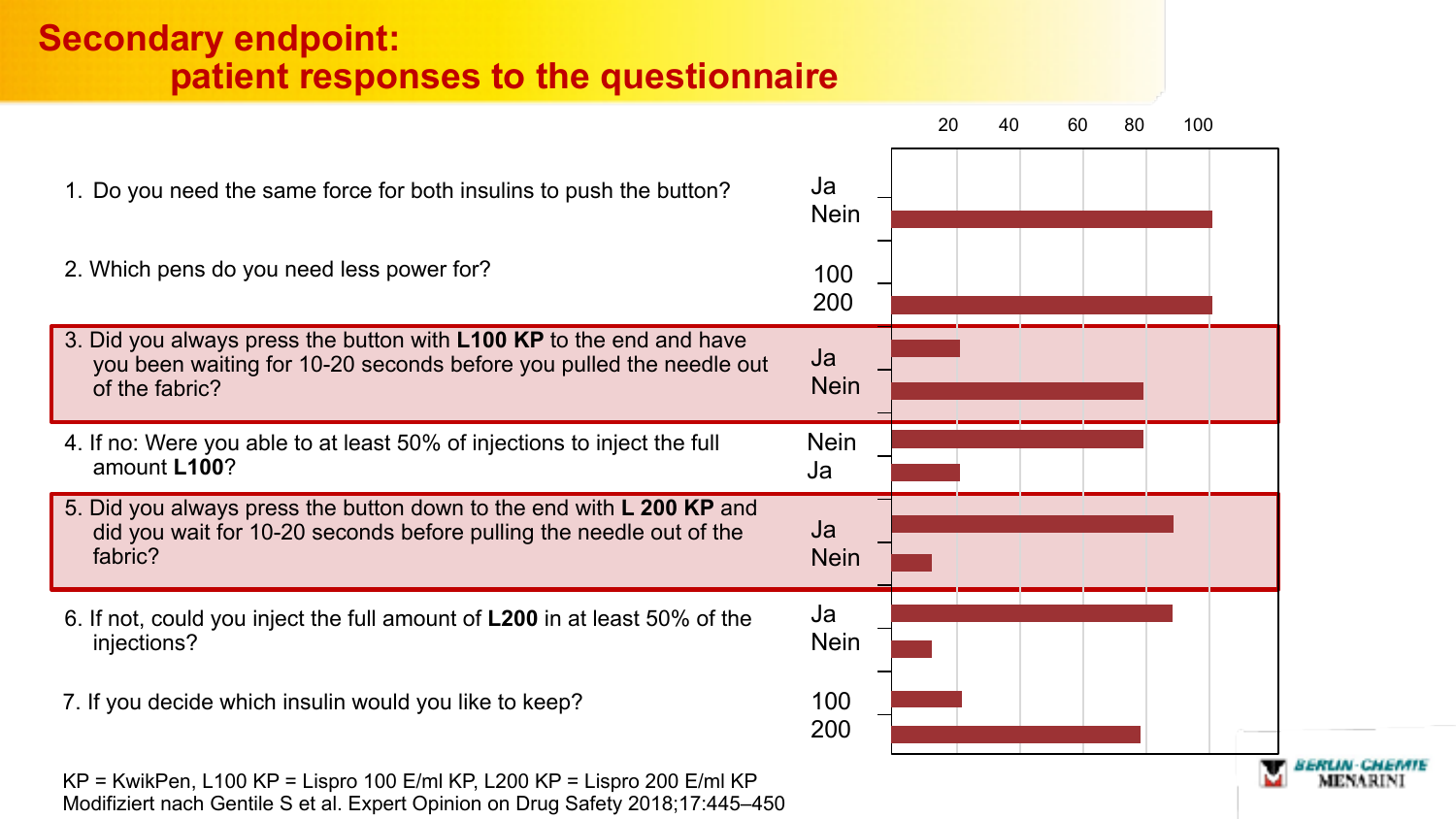### **Secondary endpoint: patient responses to the questionnaire**

- 1. Benötigen Sie für beide Insuline die gleiche Kraft, um den Knopf zu drücken?
- 2. Bei welchem der Pens benötigt man weniger Kraft?
- 3. Konnten Sie mit L100 KP immer den Knopf bis zum Ende durchdrücken und haben Sie jeweils 10–20 Sek. gewartet, bevor Sie die Nadel aus dem Gewebe gezogen haben?
- 4. If no: Were you able to at least 50% of injections to inject the full amount L100?
- 5. Konnten Sie mit L200 KP immer den Knopf bis zum Ende durchdrücken und haben Sie jeweils 10–20 Sek. gewartet, bevor Sie die Nadel aus dem Gewebe gezogen haben?
- 6. Falls nein: konnten Sie in mindestens 50% der Injektionen die vollständige Menge L200 spritzen?
- 7. Wenn Sie sich entscheiden sollten, welches Insulin würden Sie gern behalten?

KP = KwikPen, L100 KP = Lispro 100 E/ml KP, L200 KP = Lispro 200 E/ml KP Modifiziert nach Gentile S et al. Expert Opinion on Drug Safety 2018;17:445–450

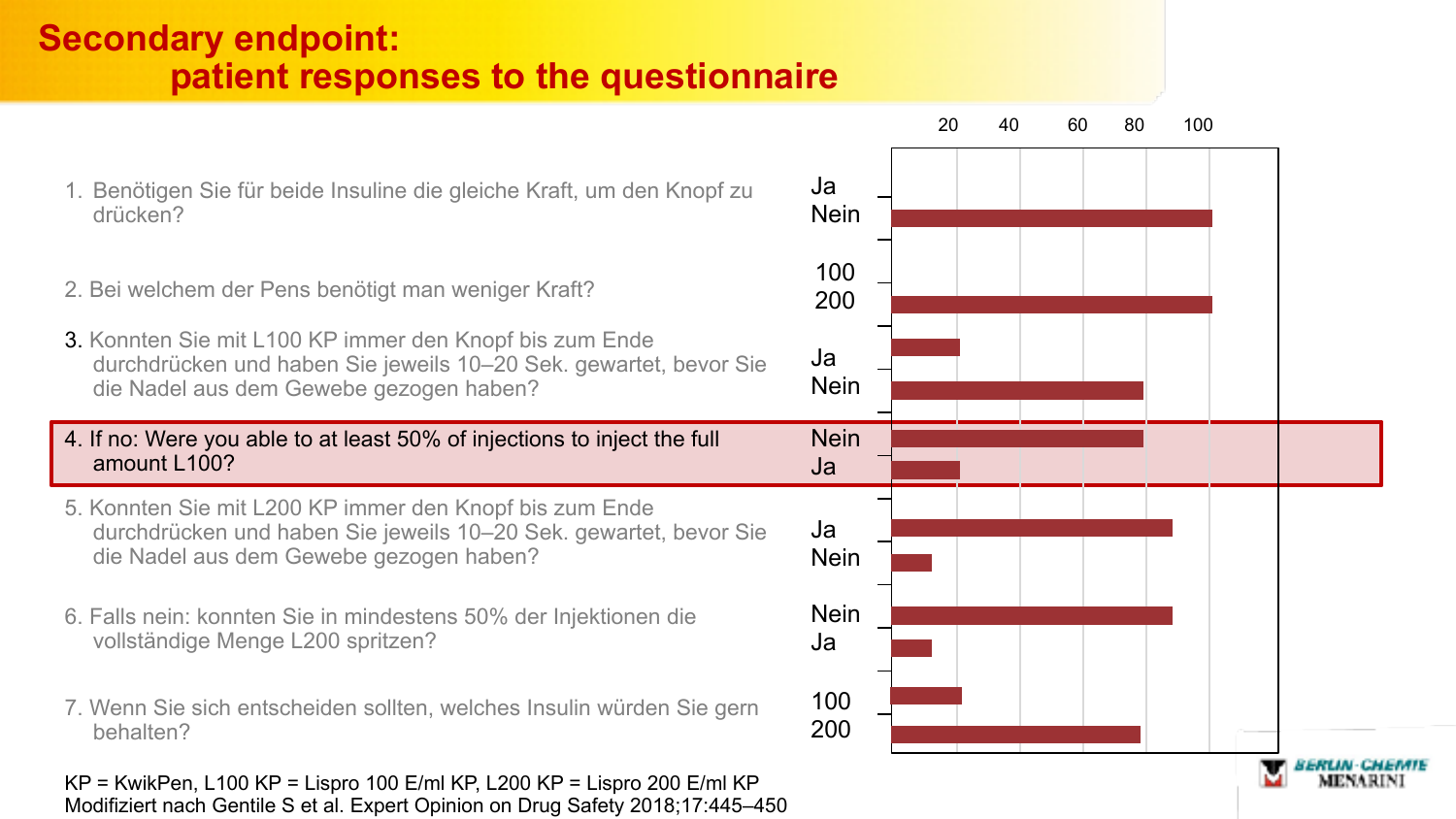## *Limited Joint Mobility:* 8-50% diabetic subjects *vs* 0-26% non-diabetics





Inability to completely fold hands 66% T1DM vs 33% non-diabetics >50 anni

Joint deformities from osteoarthritis / arthritis 47% DM vs 24% non-diabetics (> 60 anni)

Carpal Tunnel Syndrome 11-26% DM vs 3-6% non-diabetics

Tenosynovitis of the long flexor of the thumb 10-15% DM vs 1% non-diabetics

*Larkinet . Diab Care. 2014; Pfützner Diab Sci Technol. 2011; Papanas J Diab Complic. 2010*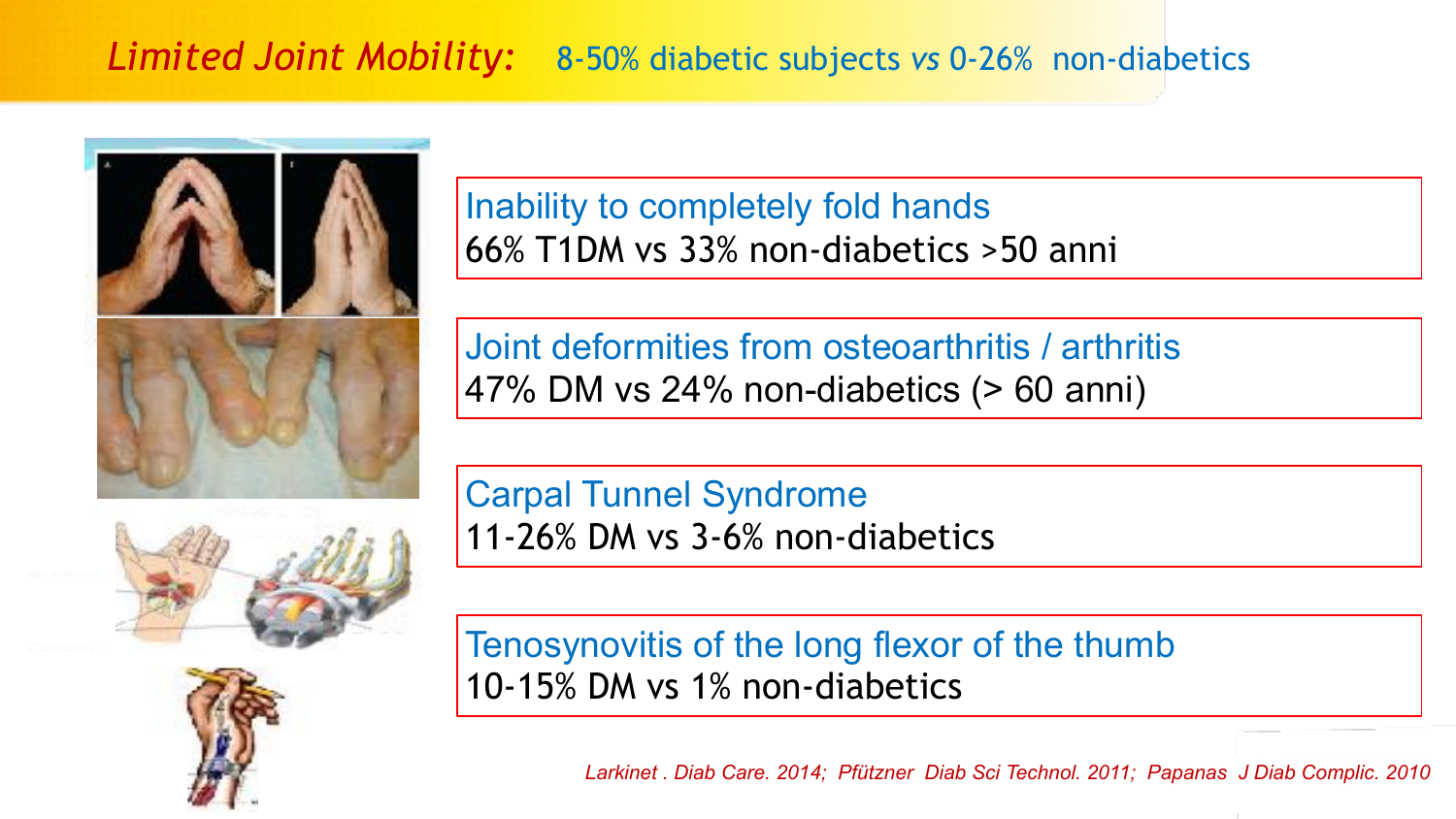#### **What makes L-110 different from L-200?**

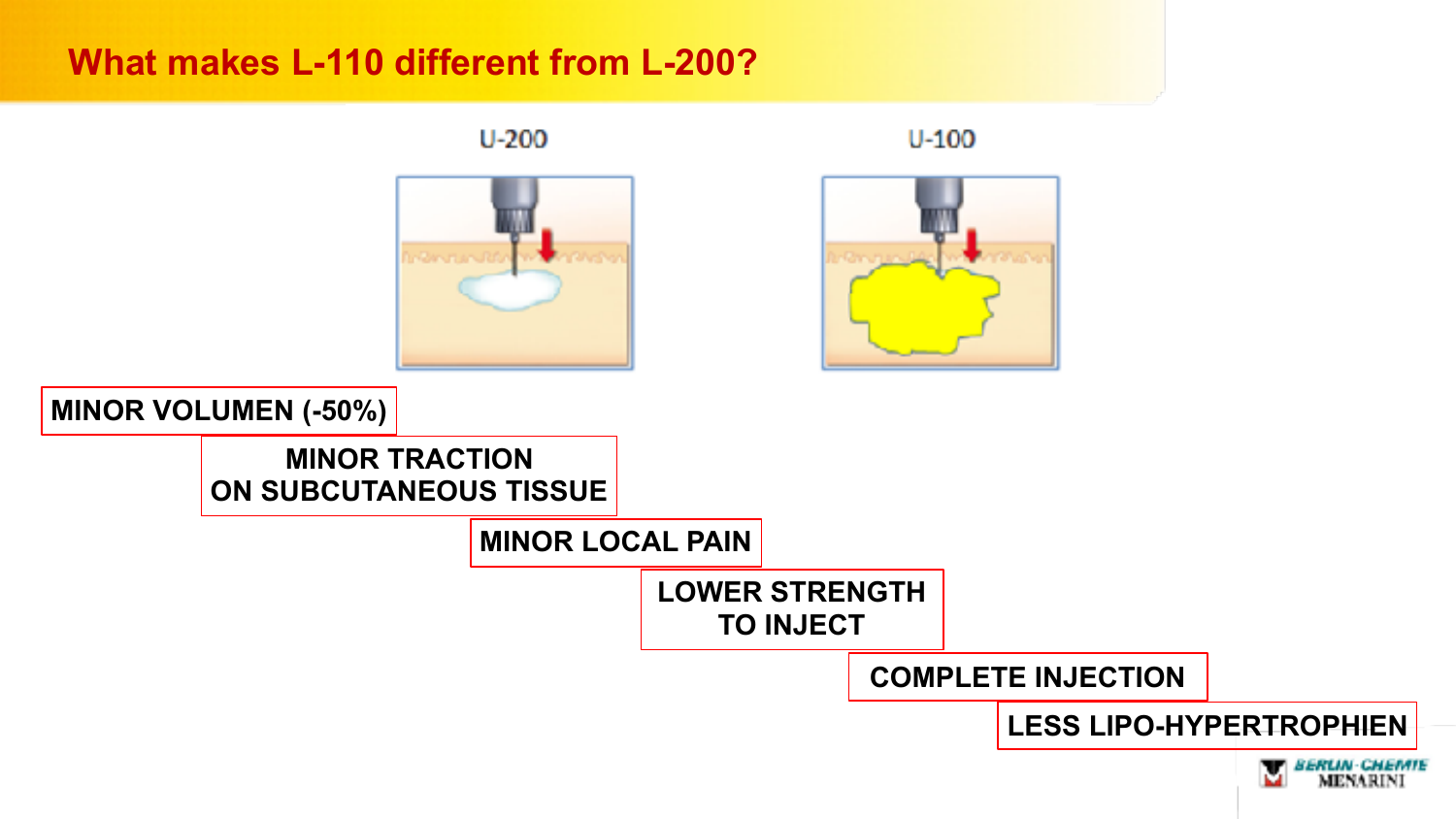#### **Lispro 100 vs Lispro 200 under standardized experimental conditions Force used to push the Kwikpen piston to the end**



ERLIN-CHEMIE MENARINI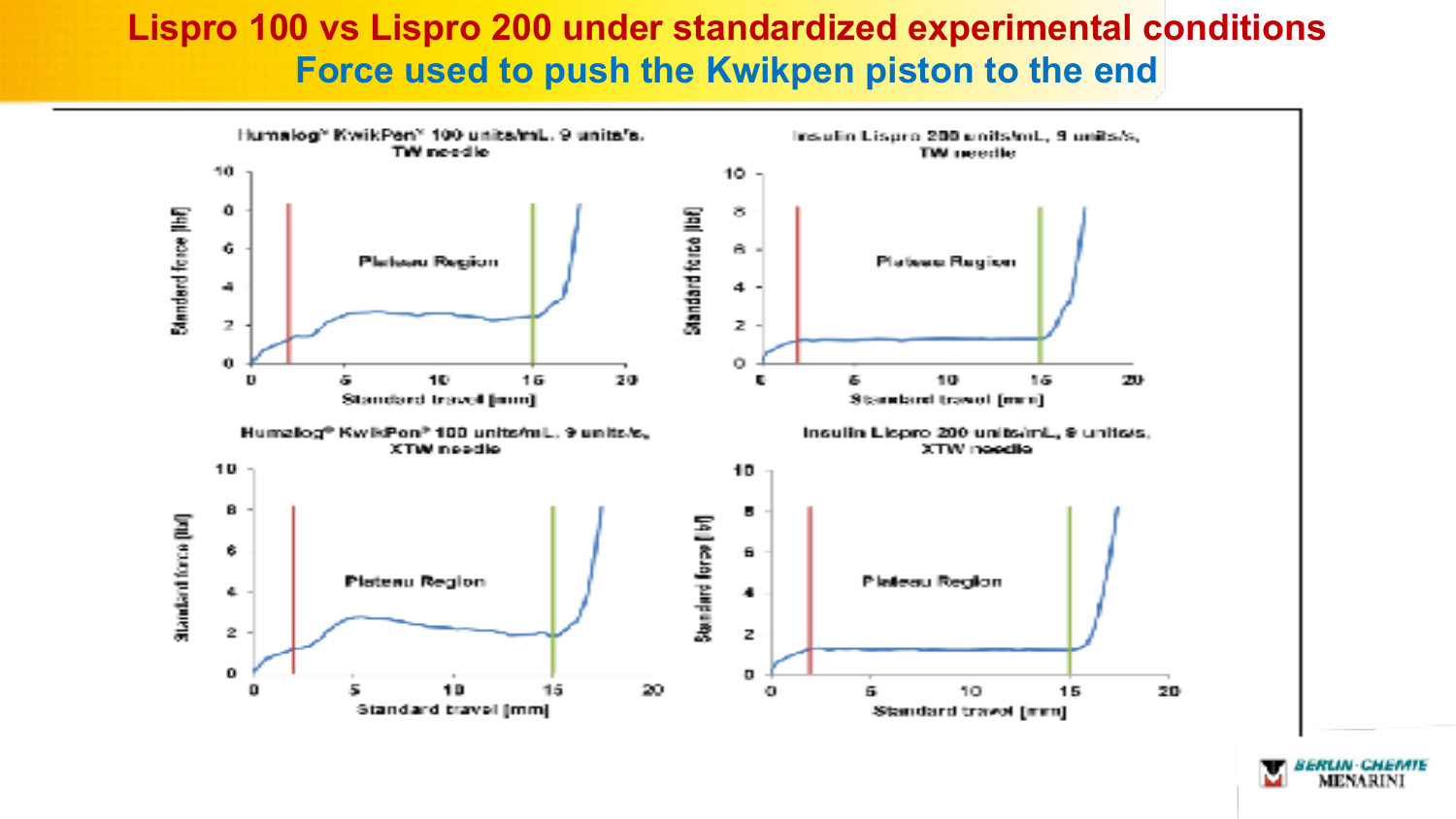### **PHARMACOCYNETICS COMPARED BETWEEN LISPRO 100 AND LISPRO 200**

- *PERFECTLY OVERLAPPE*
- *DOSE-EQUIVALENT*
- *NO TITRATION IN THE SWITCH*

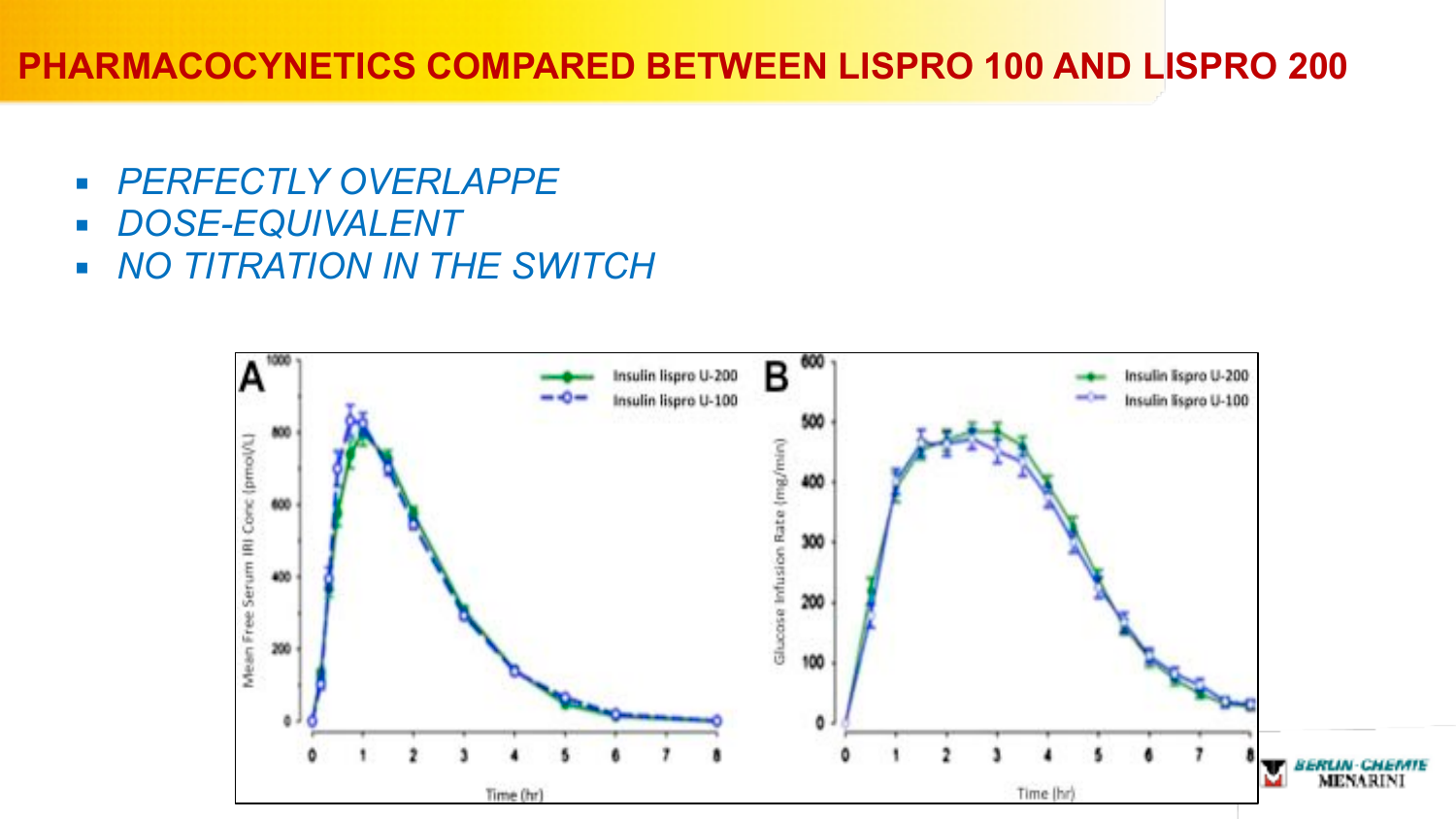- **1. In this crossover study, surprisingly better HbA1c values were achieved under L200 KP, despite the same pharmacokinetic and dynamic properties.**
- **2. The reason for this is the more complete insulin injection with L200 KP. The force required for injection is significantly lower than for L100 KP.**
- **3. A larger group of patients simply could not inject all the insulin.**
- **4. Reviewing patients for hand mobility limitations should be standard in insulin settings.**
- **5. Despite all the limitations of the work, Lispro 200 KP can improve adherence and metabolic control.**

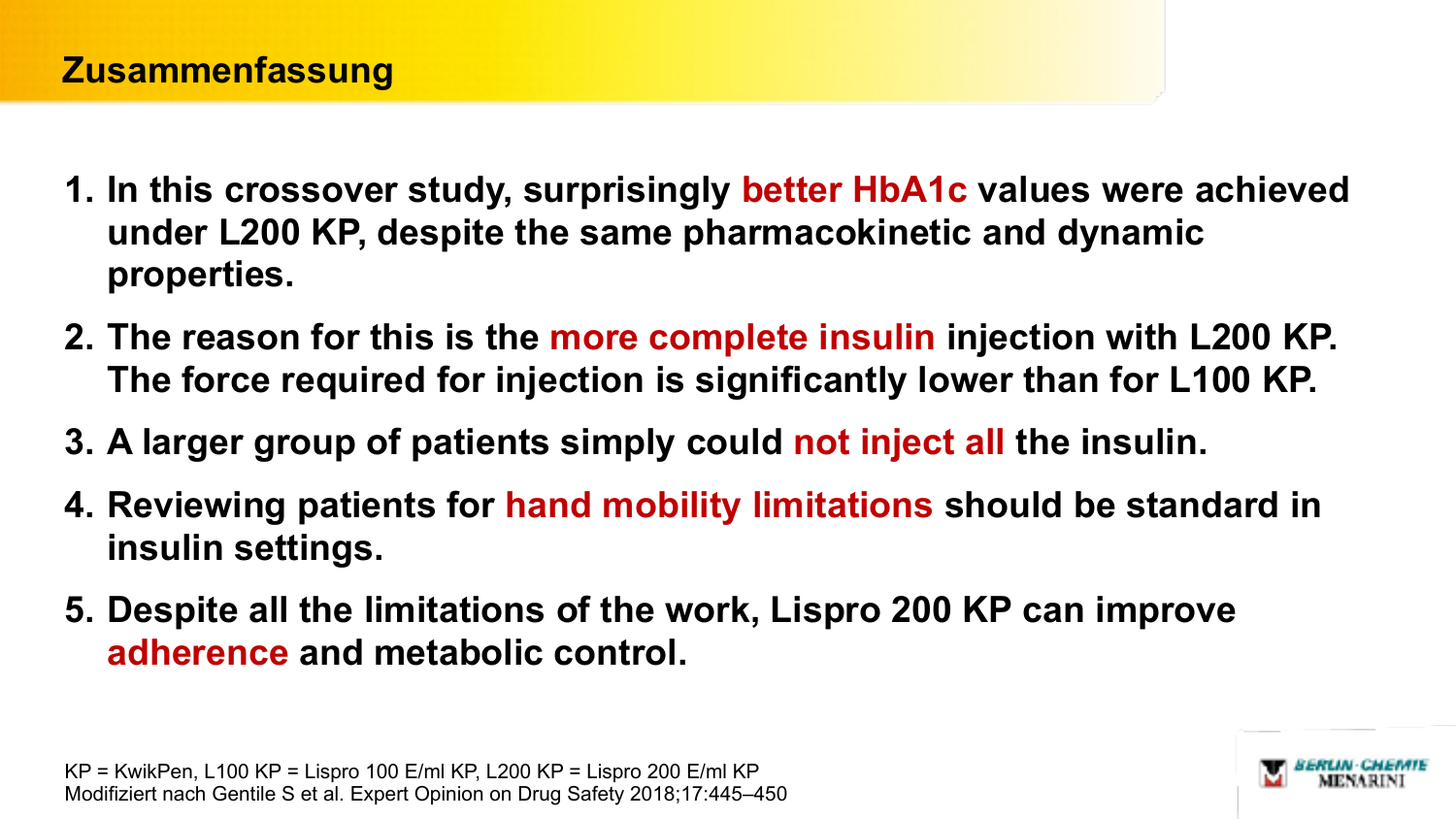- **1. Insulin and pen must be seen as a complete system.**
- **2. The choice of different injection devices and insulin concentrations can have a significant influence on the blood glucose control.**
- **3. Lispro 200 KP can also improve metabolic control through improved adherence.**

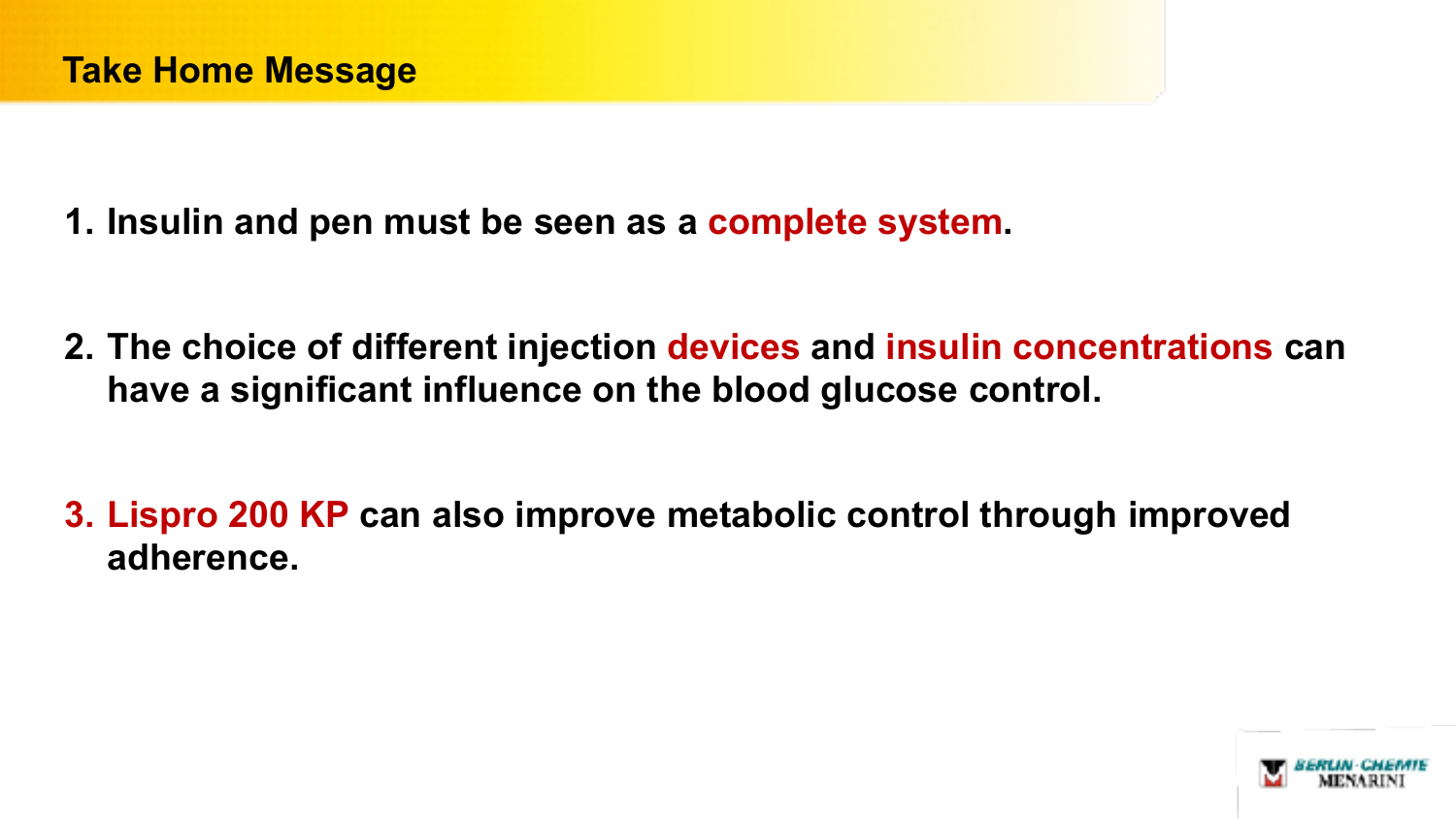**Liprolog® 100 Einheiten/ml, Injektionslösung in Patrone; -100 Einheiten/ml, Injektionslösung in Durchstechflasche; -100 Einheiten/ml KwikPen, Injektionslösung in einem Fertigpen; -100 Einheiten/ml Junior KwikPen, Injektionslösung in einem Fertigpen; Liprolog® Mix25-/- Mix50 100 Einheiten/ml, Injektionssuspension in Patronen; -Mix25-/-Mix50 100 Einheiten/ml KwikPen, Injektionssuspension in einem Fertigpen; Liprolog® 200 Einheiten/ml KwikPen, Injektionslösung in einem Fertigpen.** Wirkstoff: Insulin lispro (über rekombinante DNA hergestellt aus E. coli). **Zusammensetzung:** *Liprolog® 100 Einheiten E/ml, Liprolog® Mix25/-Mix50:* 1 ml enthält 100 E (entspr. 3,5 mg) Insulin lispro. *Liprolog® 200 E/ml:* 1 ml enthält 200 E (entspr. 6,9 mg) Insulin lispro. *Sonstige Bestandteile*: Glycerol, Zinkoxid, *m*-Cresol, Wasser f. Injektionszwecke, Natriumhydroxid, Salzsäure; *Liprolog<sup>®</sup> 100 E/ml zusätzl.:* Dinatriumhydrogenphosphat 7 H<sub>2</sub>O; Liprolog<sup>®</sup> Mix25/-Mix50 zusätzl.: Dinatriumhydrogenphosphat 7 H2O, Protaminsulfat, Phenol; *Liprolog® 200 E/ml zusätzl.:* Trometamol. **Anwendungsgebiete:** *Liprolog® 100 E/ml:*  Insulinbedürftiger Diabetes mellitus; auch zur Ersteinstellung. *Liprolog® Mix25/-Mix50:* Insulinbedürftiger Diabetes mellitus. *Liprolog® 200 E/ml:*  Insulinbedürftiger Diabetes mellitus bei Erwachsenen; auch zur Ersteinstellung. **Gegenanzeigen:** Hypoglykämie. Überempfindlichkeit gg. den Wirkstoff od. einen der sonst. Bestandteile. *Liprolog® Mix25/-Mix50 zusätzl.*: i.v.-Applikation. **Nebenwirkungen:** Hypoglykämie. Schwere Hypoglykämien können zu Bewusstlosigkeit und im Extremfall zum Tod führen. Häufig lokale allergische Reaktionen (Hautrötungen, Schwellungen oder Juckreiz an der Injektionsstelle). Gelegentlich Lipodystrophie an der Injektionsstelle. Selten systemische Allergie (general. Insulinallergie) mit Hautausschlag am ganzen Körper, Kurzatmigkeit, keuchendem Atem, Blutdruckabfall, schnellem Puls oder Schwitzen; in schweren Fällen lebensbedrohlich. Ferner Ödeme (insbes., wenn eine schlechte metabol. Kontrolle durch intensivierte Therapie verbessert wurde). **Warnhinweis:**  *Liprolog® 100 E/ml Junior KwikPen:* **Mit dem Pen können 0,5 - 30 Einheiten in Schritten zu je 0,5 Einheiten abgegeben werden.** *Liprolog® 200 E/ml:* **Nur in diesem Pen anwenden, sonst kann schwere Überdosierung auftreten. Verschreibungspflichtig.** Weitere Einzelheiten enthalten die Fach- und Gebrauchsinformationen, deren aufmerksame Durchsicht empfohlen wird. **Pharmazeutischer Unternehmer:** Eli Lilly Nederland B. V. Lokaler Vertreter in Deutschland: BERLIN-CHEMIE AG, 12489 Berlin.

(Stand: 10.17)